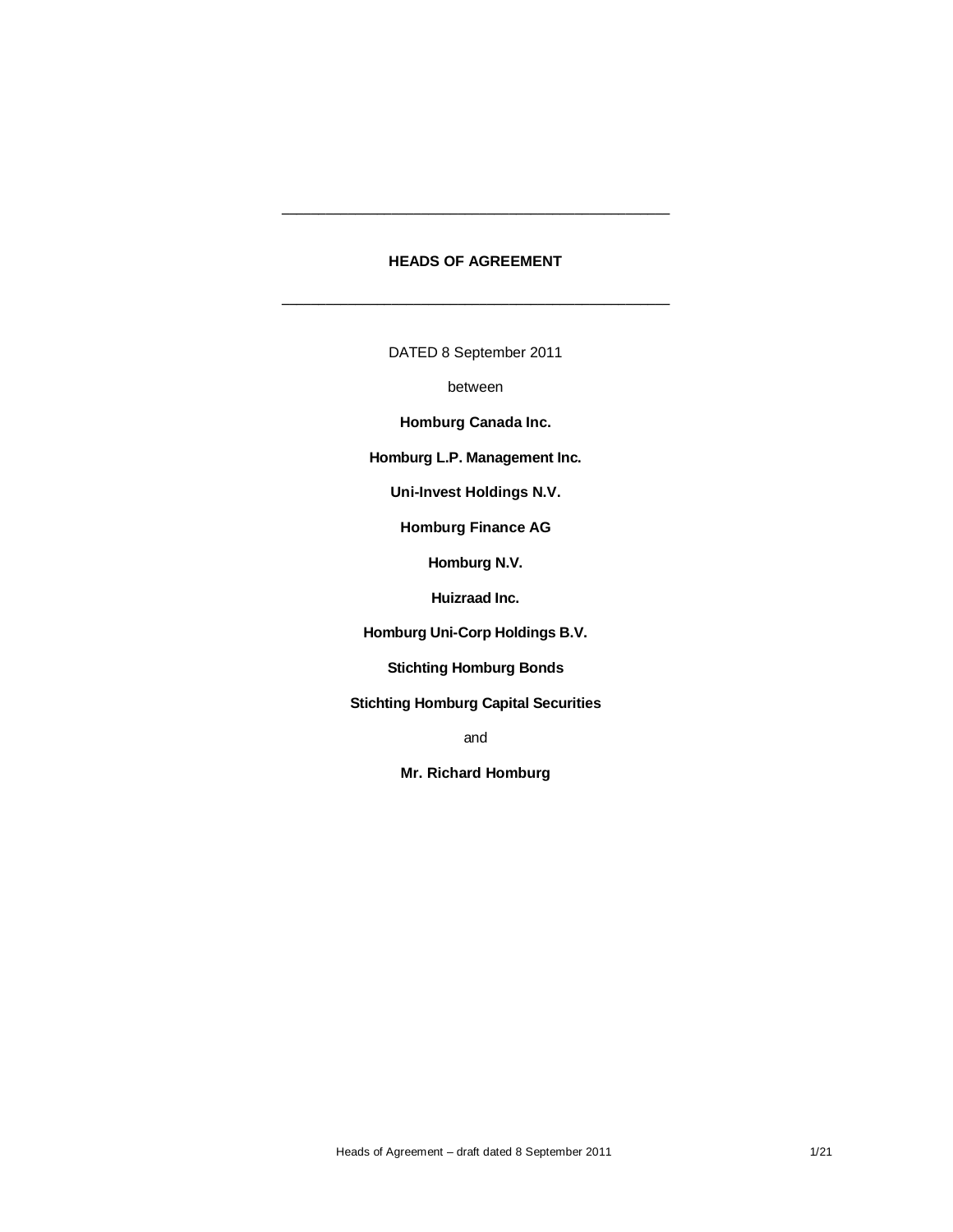# **TABLE OF CONTENTS**

## **Article**

# Page

| $1 \quad \blacksquare$ |  |
|------------------------|--|
| $2^{\circ}$            |  |
| $\mathbf{3}$           |  |
| $\overline{4}$         |  |
| $5\overline{5}$        |  |
| $6\phantom{a}$         |  |
| 7 <sup>7</sup>         |  |
| 8                      |  |
| $\overline{9}$         |  |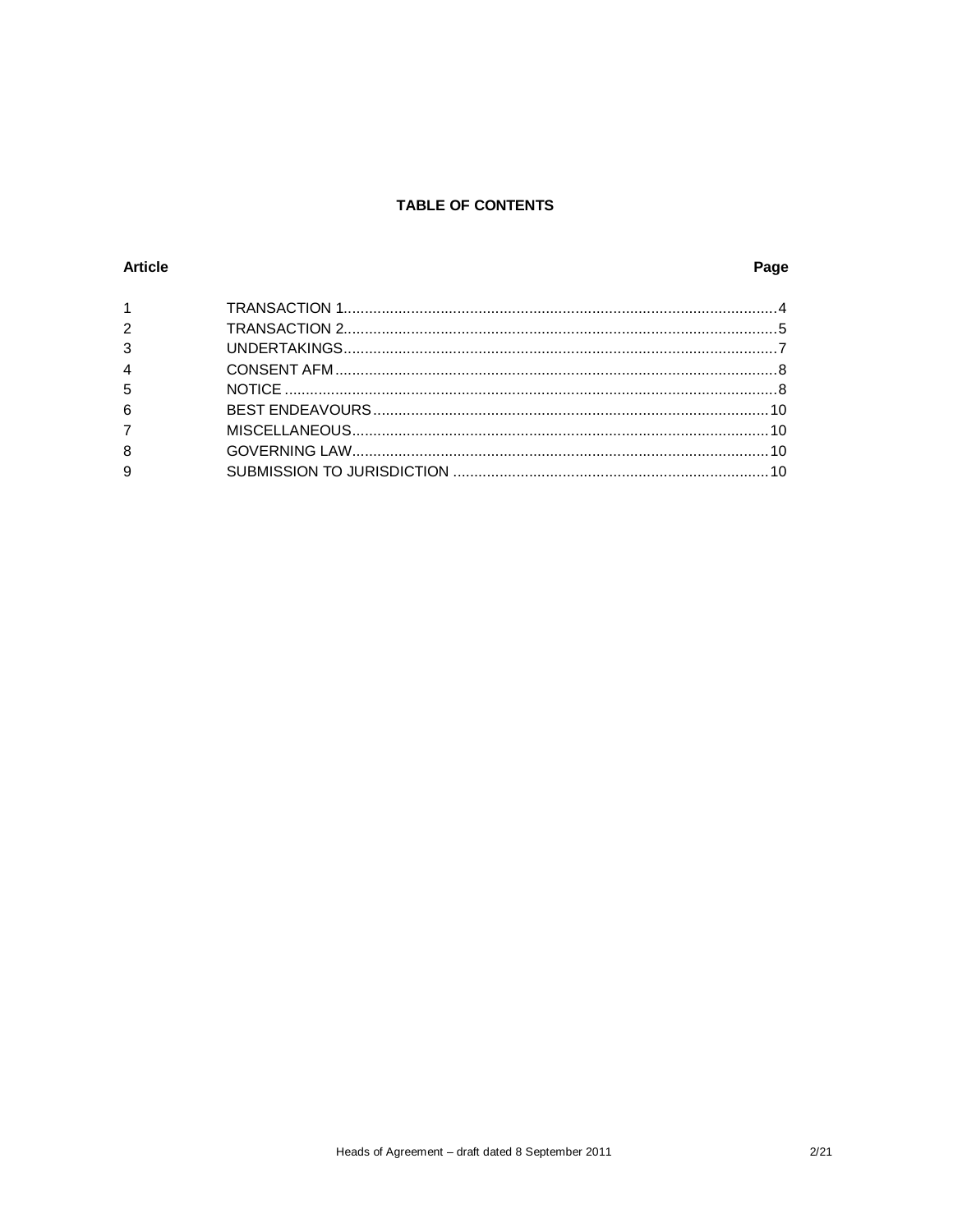#### THE UNDERSIGNED:

- (1) **Homburg Canada Inc.**, a company organised under the laws of the Province of Nova Scotia, Canada, whose corporate seat is at 1741 Brunswick Street, Suite 600, Halifax, Nova Scotia B3J 3X8, Canada, hereinafter referred to as **HC**;
- (2) **Homburg L.P. Management Inc.**, a company organised under the laws of the Province of Nova Scotia, Canada, whose corporate seat is at 1741 Brunswick Street, Suite 600, Halifax, Nova Scotia B3J 3X8, Canada, hereinafter referred to as **LP**;
- (3) **Uni-Invest Holdings N.V.**, a company organised under the laws of Belgium, whose corporate seat is at Koloniënstraat 11, 1000 Brussels, Belgium, hereinafter referred to as **Uni-Invest**;
- (4) **Homburg Finance AG**, a company organised under the laws of Switzerland, whose corporate seat is at Rennweg 38, 8001 Zürich, Switzerland, hereinafter referred to as **AG**;
- (5) **Homburg N.V.**, a public company with limited liability organised under the laws of the Netherlands, whose corporate seat is at Beckeringhstraat 36, 3762 EX Soest, the Netherlands, hereinafter referred to as **NV**;
- (6) **Huizraad Inc.**, a company organised under the laws of the Province of Nova Scotia, Canada, whose corporate seat is located at 1741 Brunswick Street, Suite 600 Halifax, Nova Scotia B3J 3X8, Canada, hereinafter referred to as **Inc**;
- (7) **Homburg Uni-Corp Holdings B.V.**, a private company with limited liability organised under the laws of the Netherlands, whose corporate seat is at Beckeringhstraat 36, 3762 EX Soest, the Netherlands, hereinafter referred to as **BV**;
- (8) **Stichting Homburg Bonds**, a foundation organised under the laws of the Netherlands, whose seat is at Beckeringhstraat 36, 3762 EX Soest, the Netherlands, hereinafter referred to as **Trustee 1**;
- (9) **Stichting Homburg Capital Securities**, a foundation organised under the laws of the Netherlands, whose seat is at Beckeringhstraat 36, 3762 EX Soest, the Netherlands, hereinafter referred to as **Trustee 2**;

the parties under (8) and (9) hereinafter also collectively referred to as the **Trustees**; and

(10) **Mr. Richard Homburg**, who is residing Switzerland, hereinafter referred to as **Richard Homburg**,

the parties under (1) up to and including (10) hereinafter also collectively referred to as the **Parties** and each as a **Party**.

### WHEREAS:

(A) This heads of agreement sets out the transactions which must be effected in order to transfer the indirect interests of Richard Homburg in Homburg Invest Inc., a company organised under the laws of the Province of Alberta, Canada, (**HII**) to two independent trusts, to be organised in the form of a *stichting* governed by Dutch law (the **Restructuring**) in order to satisfy certain instructions from the Dutch Authority for the Financial Markets (**AFM**).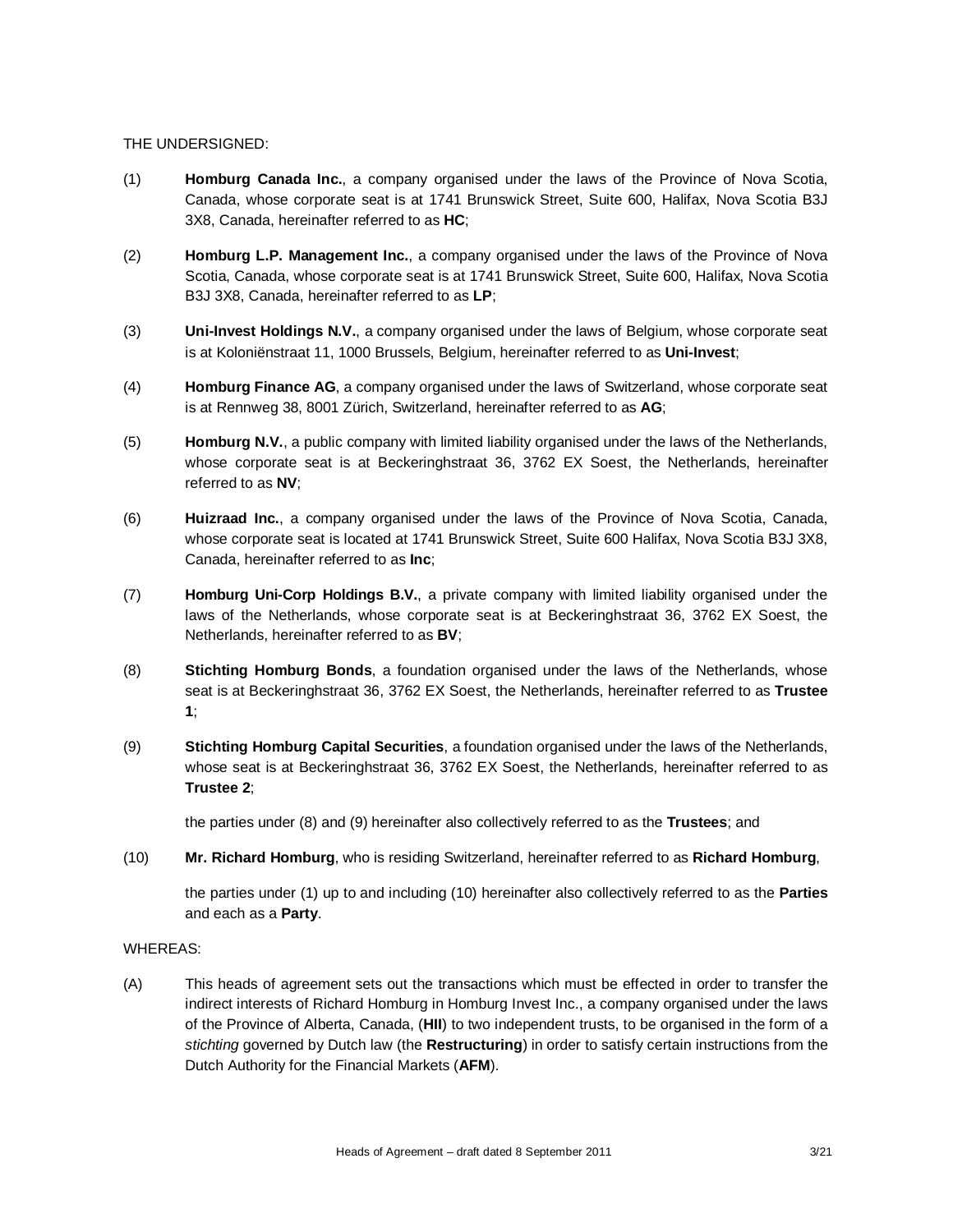(B) The proposed transactions to effect the Restructuring will entail the following main steps:

### *Transaction 1*

- 1. Incorporation of a foundation (*stichting*) under Dutch law (**Stichting 1**).
- 2. Sale and transfer of all the shares held by HC in the capital of LP to Stichting 1 at a purchase price of CAD 1.

### *Transaction 2*

- 1. Incorporation of another foundation (*stichting administratiekantoor*) under Dutch law (**Stichting 2**).
- 2. Sale and transfer of all the shares held by Uni-Invest in the capital of AG to Stichting 2 against the issuance of depositary receipts (*certificaten*) by Stichting 2 to Uni-Invest.
- (C) With a view to recording the actions and steps to be taken with respect to the Restructuring, the Parties wish to enter into this heads of agreement, which explicitly includes the Schedules thereto (the **Agreement**).

### IT IS AGREED as follows:

### **1 TRANSACTION 1**

### 1.1 **Incorporation Stichting 1**

- 1.1.1 Stichting 1 will be incorporated by Trustee 1 pursuant to a deed of incorporation, including the articles of Stichting 1, to be executed before a civil law notary in the Netherlands, substantially in the form as attached hereto as Schedule 1.
- 1.1.2 Upon incorporation of Stichting 1, the board of Stichting 1 shall consist of Mr Henk Knuvers and at least one other independent director nominated by Mr Knuvers.

### 1.2 **Transfer of shares in LP to Stichting 1**

- 1.2.1 HC holds all the shares in the share capital of LP (the **LP Shares**). Following the incorporation of Stichting 1, HC will sell and transfer the LP Shares to Stichting 1 at a purchase price of CAD 1 by means of (*inter alia*) a share purchase agreement among HC, Stichting 1 and LP governed by the laws of the Province of Nova Scotia (**Nova Scotia law**).
- 1.2.2 For the sake of completeness, the Parties hereby acknowledge that in respect of Homco Realty Fund (199) Limited Partnership, LP has been replaced by HII GP Inc, a company which is not an affiliate of HC.
- 1.2.3 It is understood that LP is the registered general partner of one hundred and twenty six (126) limited partnerships, of which forty-nine (49) are non-HII related limited partnerships (as shown on Schedule 2 attached hereto, and designated therein as the **Non-HII Limited Partnerships**). It is understood that in respect of the Non-HII Limited Partnerships, LP shall be replaced by a new general partner as designated by HC prior to the transfer of the LP Shares to Stichting 1, or, if not practicable prior to the transfer of the LP Shares to Stichting 1, it is agreed by the Parties hereto that LP shall be replaced by a new general partner as designated by HC subsequent to the transfer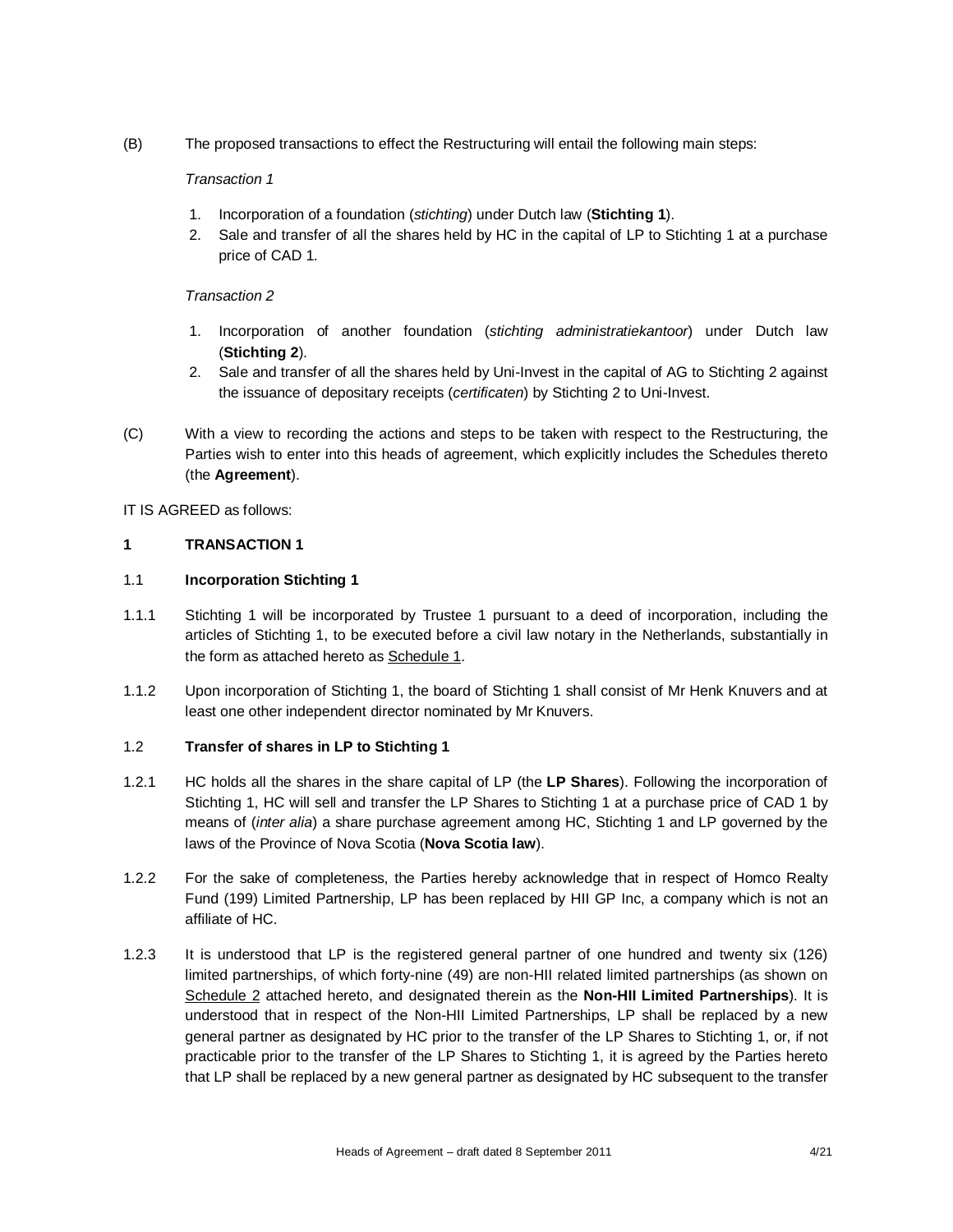of the LP Shares to Stichting 1, and Stichting 1 and LP specifically agree to execute any customary documentation to effect that change in the general partner of the Non-HII Limited Partnerships.

- 1.2.4 It is further understood that LP may be the registered owner of other assets, including business names and real estate which is non-HII related (**Non-HII Related Assets**). It is understood that in respect of the Non-HII Related Assets, LP shall convey such to an entity or entities designated by HC prior to the transfer of the LP Shares to Stichting 1, or, if not practicable prior to the transfer of the LP Shares to Stichting 1, it is agreed by the Parties hereto that LP shall convey such to an entity or entities designated by HC subsequent to the transfer of the LP Shares to Stichting 1, and Stichting 1 and LP specifically agree to execute any customary documentation to effect such transfers.
- 1.2.5 The Parties acknowledge that the proposed structure of the transaction described in this article may be construed in another manner if such is necessary to avoid any negative tax implications relating to the transfer of the LP Shares.

### **2 TRANSACTION 2**

#### 2.1 **Incorporation Stichting 2**

- 2.1.1 Stichting 2 will be incorporated by Trustee 1 pursuant to a deed of incorporation, including the articles of Stichting 2, to be executed before a civil law notary in the Netherlands, substantially in the form as attached hereto as Schedule 3.
- 2.1.2 Article 1.1.2 also applies to the board of Stichting 2.
- 2.1.3 Trustee 1 will procure that the board of Stichting 2 will adopt trust conditions (*administratievoorwaarden*) substantially in accordance with the draft trust conditions attached hereto as Schedule 4.

#### 2.2 **Transfer of shares in AG to Stichting 2**

- 2.2.1 Following the incorporation of Stichting 2 and completion of the transactions described in article 2.3 up to and including article 2.5 and subject to receipt of a satisfactory tax ruling from the Federal tax authority in Switzerland, Uni-Invest will sell and transfer all the shares in the share capital of AG (the **AG Shares**) to Stichting 2 against the issuance of depositary receipts by Stichting 2 to Uni-Invest (the **DRs**) by means of a private deed governed by the laws of Switzerland (**Swiss law**) and an agreement to issue depositary receipts governed by Dutch law.
- 2.2.2 The Parties hereby agree that cancellation of the DRs *(decertificering)*, in exchange for AG Shares, will not be possible, unless the following conditions are fulfilled:
	- (a) the repayment of all outstanding Homburg (Mortgage) Bonds issued under the principal indenture dated 22 December 2002, as amended from time to time; and
	- (b) the repayment of all outstanding Homburg Capital Securities A issued under the trust indenture dated 28 February 2009, as amended from time to time ((a) en (b) together, the **Public Debt**); and

any of the following conditions is satisfied: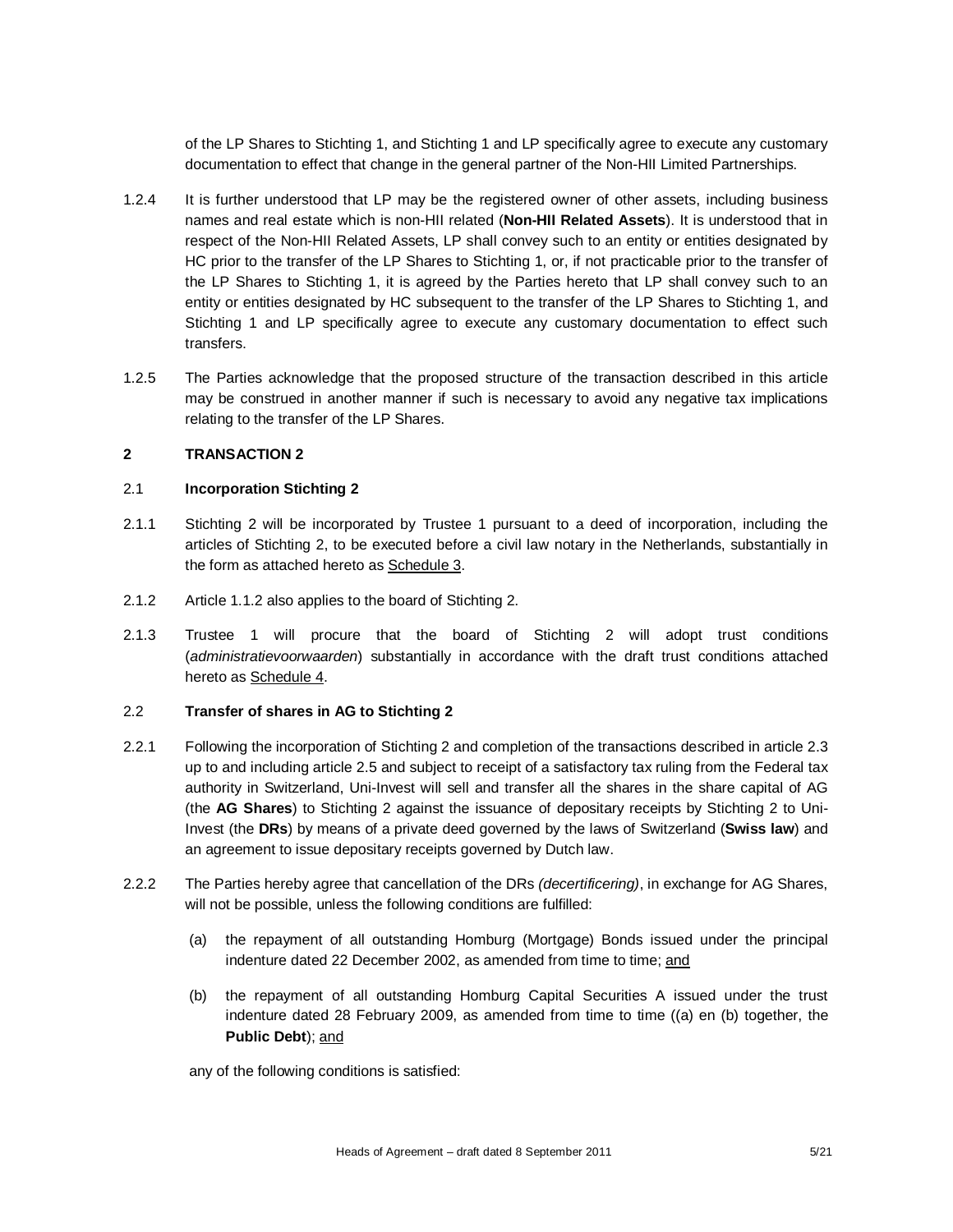- (i) the percentage of DRs together with the direct and/or indirect shareholdings of Richard Homburg in HII has fallen below 20% of the total share capital of HII, or whichever lower percentage will be confirmed by the AFM as part of its consent to this Agreement as referred to in article 4; or
- (ii) Richard Homburg has become inable to manage his affairs (*handelingsonbekwaam*) or has deceased; or
- (iii) the AFM has approved the cancellation of the DRs; and

subject to the approval by one or both of the trusts holding an indirect interest in Uni-Invest, which approval shall only apply to such interest of the trust.<sup>1</sup>

### 2.3 **Delivery of class A shares in HII by AG to the current shareholders of NV**

- 2.3.1 Prior to the sale and transfer of the AG Shares to Stichting 2, AG will deliver a pre-agreed number of class A shares which it holds in the capital of HII (the **Seller A HII Shares**) to the current shareholders of NV (the **Sellers A**), by means of the following steps:
	- i. NV repurchased the shares held by the Sellers A in the share capital of NV against the assignment of parts of a claim it had on Uni-Invest in a total amount of CAD 5,957,365.23 (each a **Claim**) by means of a notarial deed governed by Dutch law executed on or about the date hereof;
	- ii. Uni-Invest will sell and transfer 1,165,268 shares in the share capital of AG (the **Seller A Repo Shares**) at a price of CAD 5.11 (rounded) per share to the Sellers A whereby the purchase price for the Seller A Repo Shares will be set-off with the Claim of the respective Seller A by means of (*inter alia*) a private deed governed by Swiss law; and
	- iii. AG will repurchase the Seller A Repo Shares from the Sellers A against delivery of the applicable number of Seller A HII Shares to the Sellers A by means of (*inter alia*) a private deed governed by Swiss law. The Parties acknowledge and agree that, prior to the transfer of Seller A HII Shares to the Sellers A, AG shall be required to file all applicable notices with the Canadian Securities Administrators and the Toronto Stock Exchange to effect the trade of the Seller A HII Shares under an exemption to the prospectus requirement under Canadian securities laws.

### 2.4 **Delivery of class A shares in HII by AG to the current shareholders of Inc**

- 2.4.1 Prior to the sale and transfer of the AG Shares to Stichting 2, AG will deliver a pre-agreed number of class A shares which it holds in the capital of HII (the **Seller B HII Shares**) to the current shareholders of Inc (the **Sellers B**), by means of the following steps:
	- a. each of the Sellers B has a claim on Uni-Invest which in the aggregate amounts to CAD 9,167,665 (each a **Claim 1**) and will be settled as part of the transactions;
	- b. the Sellers B will sell and transfer the shares in the capital of Inc to BV against the assignment of parts of a claim of BV on Uni-Invest in a total amount of CAD 1,080,702.03 (each a **Claim 2**)

 1 Conditions for cancellation also to be included in the Trust Conditions.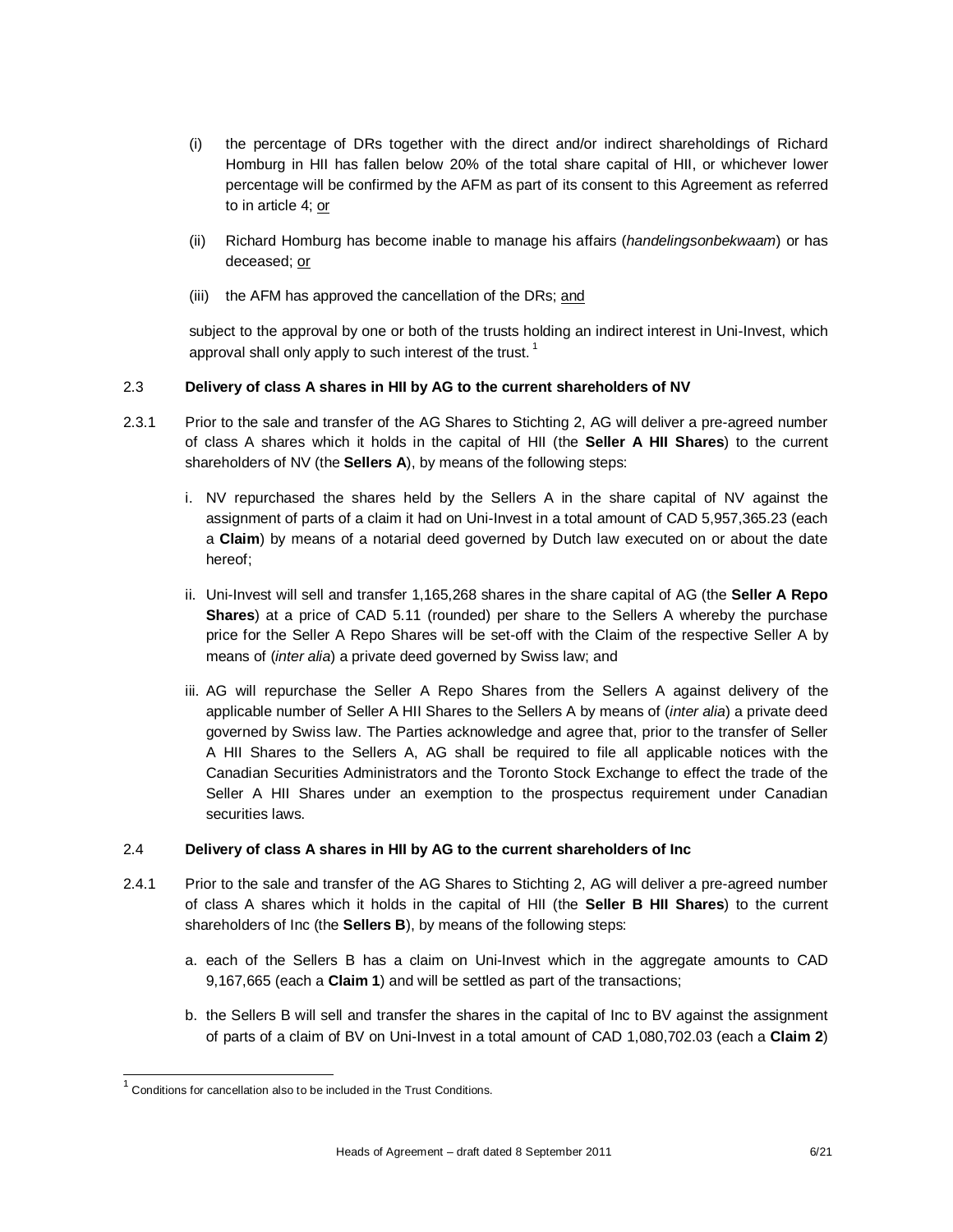to the Sellers B by means of (*inter alia*) an agreement governed by Nova Scotia law;

- c. Uni-Invest will sell and transfer 1,302,086 shares in the share capital of AG (the **Seller B Repo Shares**) at a price of CAD 7.87 (rounded) per share to the Sellers B whereby the purchase price for the Seller B Repo Shares will be set-off with the Claim 1 and Claim 2 of the respective Seller B by means of (*inter alia*) a private deed governed by Swiss law; and
- d. AG will repurchase the Seller B Repo Shares from the Sellers B against delivery of the applicable number of Seller B HII Shares to the Sellers B by means of a private deed governed by Swiss law. The Parties acknowledge and agree that, prior to the transfer of Seller B HII Shares to the Sellers B, AG shall be required to file all applicable notices with the Canadian Securities Administrators and the Toronto Stock Exchange to effect the trade of the Seller B HII Shares under an exemption to the prospectus requirement under Canadian securities laws.

#### 2.5 **Conversion debt of AG to Uni-Invest**

- 2.5.1 Prior to the sale and transfer of the AG Shares to Stichting 2, the debt owed by AG which is sufficiently known to the parties concerned (the **Debt**) to Uni-Invest shall be converted into share capital in AG by means of a delivery by AG of all Seller A Repo Shares and Seller B Repo Shares and the issuance of shares in its capital to Uni-Invest at a price of CHF 1 per share up to the amount of the Debt and a set-off of the purchase price with the Debt.
- 2.5.2 The Parties acknowledge that the proposed structure of the transaction described in this article may be construed in another manner in order to avoid stamp duties on the issuance of shares by AG.

### 2.6 **Existing loan facilities and security**

2.6.1 A number of class A shares and class B shares in the share capital of HII held by AG are pledged to (i) Falcon Private Bank to secure the loan granted to Valbonne Real Estate 5 B.V. (the **Valbonne Pledge**) and (ii) Liechtensteinische Landesbank AG (**Landesbank**) to secure the loan granted to SPManagement Aktiengesellschaft (the **SPManagement Pledge**), which are sufficiently known to the parties concerned. HC has issued a guarantee to secure for a maximum amount of CHF 21 million the payment obligations of SPManagement Aktiengesellschaft to Landesbank under the abovementioned loan (the **HC Guarantee**). Pursuant to a fiduciary agreement between AG and SPManagement Aktiengesellschaft, SPManagement Aktiengesellschaft holds the pledged class A shares (as specified therein) for AG (the **Fiduciary Agreement**). The Parties acknowledge that the Valbonne Pledge, the SPManagement Pledge, the HC Guarantee and the Fiduciary Agreement will remain in place.

### **3 UNDERTAKINGS**

3.1.1 On 6 July 2011, Richard Homburg, AG and HII entered into a voting power of attorney agreement (the **Voting Agreement**) pursuant to which Richard Homburg and AG as shareholders of HII have appointed the Attorney (as defined therein) to vote on the shares in HII held by Richard Homburg and AG in respect of the electing and removing of directors of HII. Upon signing of this Agreement, the Voting Agreement will be replaced by the voting power of attorney agreement to be entered into by Richard Homburg, AG and the Trustees (the **Replacing Agreement**) as attached hereto in draft as Schedule 5.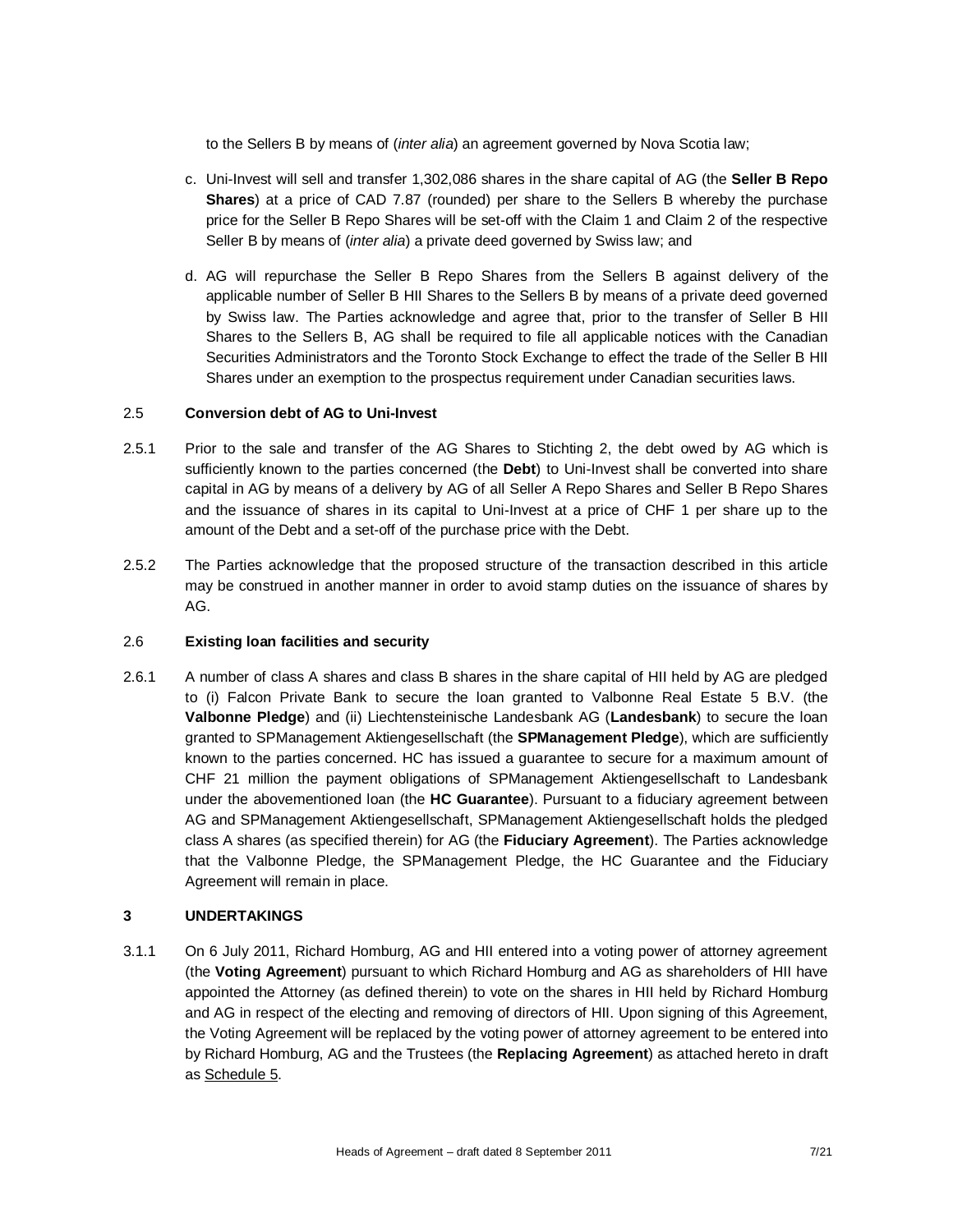- 3.1.2 During the period until completion of the Restructuring, AG shall refrain from selling, transferring or otherwise disposing of shares in HII.
- 3.1.3 During the period until completion of the Restructuring, any directors and officers of AG and LP shall be replaced if so proposed by the Trustees and be replaced by persons nominated by the Trustees.

#### **4 CONSENT AFM**

4.1.1 The Parties hereby explicitly acknowledge and agree that the implementation of the Restructuring is subject to approval of the AFM, resulting in HII maintaining its license as an investment institution as referred to in article 2: 65 of the Dutch Financial Supervision Act (the **AFS**). Such approval shall also have to include the manner in which HII may keep its license after the completion of the transactions set forth herein, which will result in a break up of the organisational affiliation between Homburg Capital B.V. (being a financial institution within the meaning of the AFS) and HII. In the event that the AFM stipulates (additional) conditions to its consent of the Restructuring, the Parties hereby agree to cooperate in good faith to amend this Agreement accordingly.

#### **5 NOTICE**

- 5.1 Any notice or other communication under or in connection with this Agreement shall be in writing and may be sent by facsimile, by courier, or by registered mail and shall be effective when received, and in any event no later than:
	- (a) when sent by courier service 3 (three) days (other than a Saturday or Sunday or a public holiday) on which banks are open for business in the Netherlands (**Business Days**) after dispatch,
	- (b) when sent by registered mail 3 (three) business days after dispatch,
	- (c) when sent by facsimile 8 (eight) hours after transmission of such facsimile communication has been completed and a positive transmission report is produced by the transmitting machine (provided further that if the date of dispatch is not a business day in the country of the addressee it shall be effective at the opening of business on the next such business day).
- 5.2 For the purposes hereof, the addresses of the Parties shall be as specified below:

#### **Homburg Canada Inc.**

| Address | 1741 Brunswick Street, Suite 600 |
|---------|----------------------------------|
|         | Halifax, NS B3J 3X8              |
|         | Canada                           |
| Attn.   | Mr. Jamie Wentzell               |

#### **Homburg L.P. Management Inc.**

| 1741 Brunswick Street. Suite 600 |
|----------------------------------|
| Halifax, NS B3J 3X8              |
| Canada                           |
| Mr. Jamie Wentzell               |
|                                  |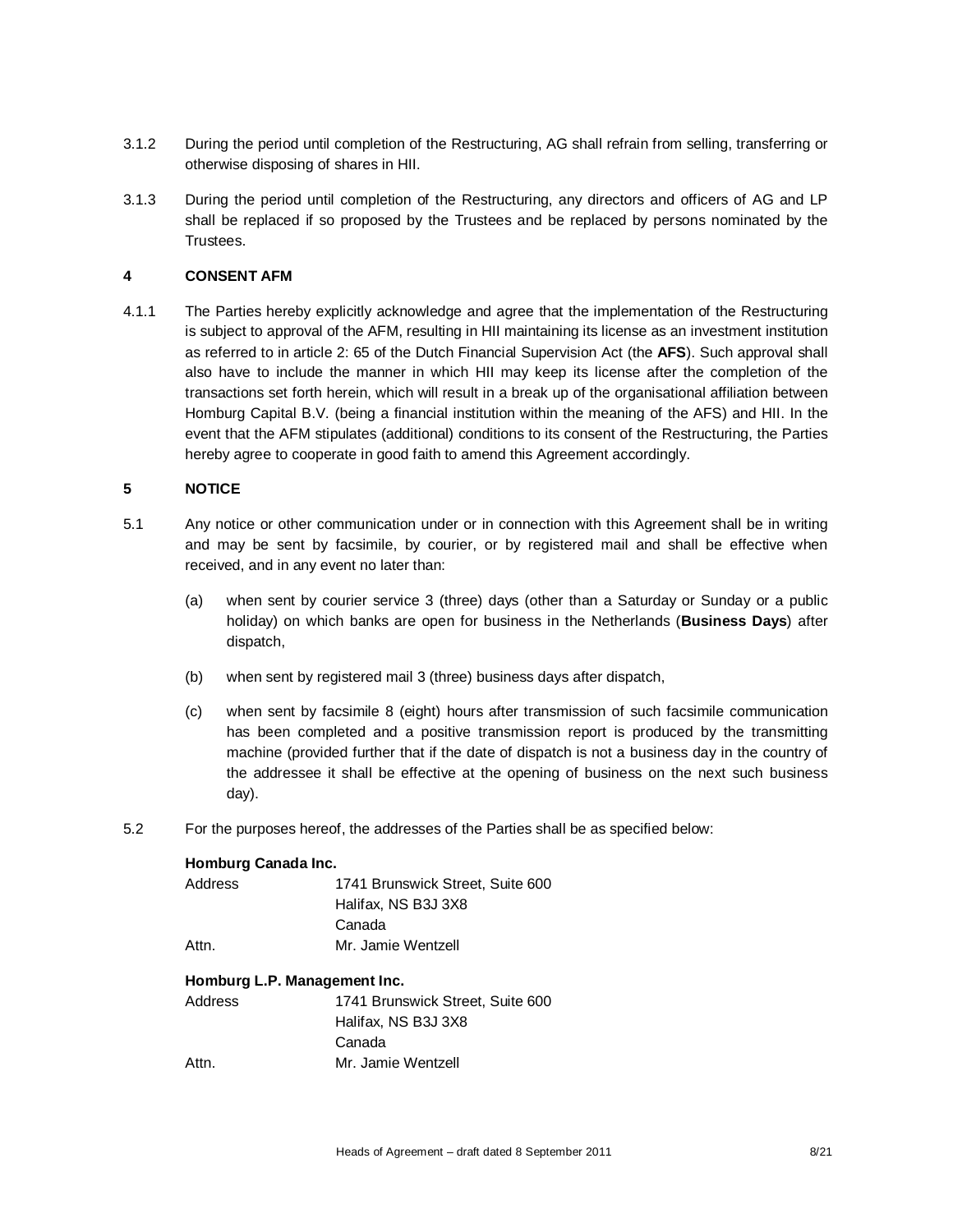| Uni-Invest Holdings N.V.                    |                                  |
|---------------------------------------------|----------------------------------|
| Address                                     | Koloniënstraat 11                |
|                                             | 1000 Brussels                    |
|                                             | Belgium                          |
| Attn.                                       | Mr. Bert Albers                  |
| <b>Homburg Finance AG</b>                   |                                  |
| Address                                     | Rennweg 38                       |
|                                             | 8001 Zürich                      |
|                                             | Switzerland                      |
| Attn.                                       | Mr. Bert Albers                  |
| Homburg N.V.                                |                                  |
| Address                                     | Beckeringhstraat 36              |
|                                             | 3762 EX Soest                    |
|                                             | The Netherlands                  |
| Attn.                                       | Mr. Bert Albers                  |
| Huizraad Inc.                               |                                  |
| Address                                     | 1741 Brunswick Street, Suite 600 |
|                                             | Halifax, NS B3J 3X8              |
|                                             | Canada                           |
| Attn.                                       | Mr. Jamie Wentzell               |
| Homburg Uni-Corp Holdings B.V.              |                                  |
| Address                                     | Beckeringhstraat 36              |
|                                             | 3762 EX Soest                    |
|                                             | The Netherlands                  |
| Attn.                                       | Mr. Bert Albers                  |
| <b>Stichting Homburg Bonds</b>              |                                  |
| <b>Address</b>                              | Beckeringhstraat 36              |
|                                             | 3762 EX Soest                    |
|                                             | The Netherlands                  |
| Attn.                                       | Mr. Henk Knuvers                 |
| <b>Stichting Homburg Capital Securities</b> |                                  |
| Address                                     | Beckeringhstraat 36              |
|                                             | 3762 EX Soest                    |
|                                             | The Netherlands                  |
| Attn.                                       | Mr. Henk Knuvers                 |
|                                             |                                  |

or at such other address as the Party to be given notice may have notified to the other Parties from time to time in accordance with this article as its address for receiving notices.

5.3 The provisions of this article shall not apply in relation to the service of documents for the purpose of litigation.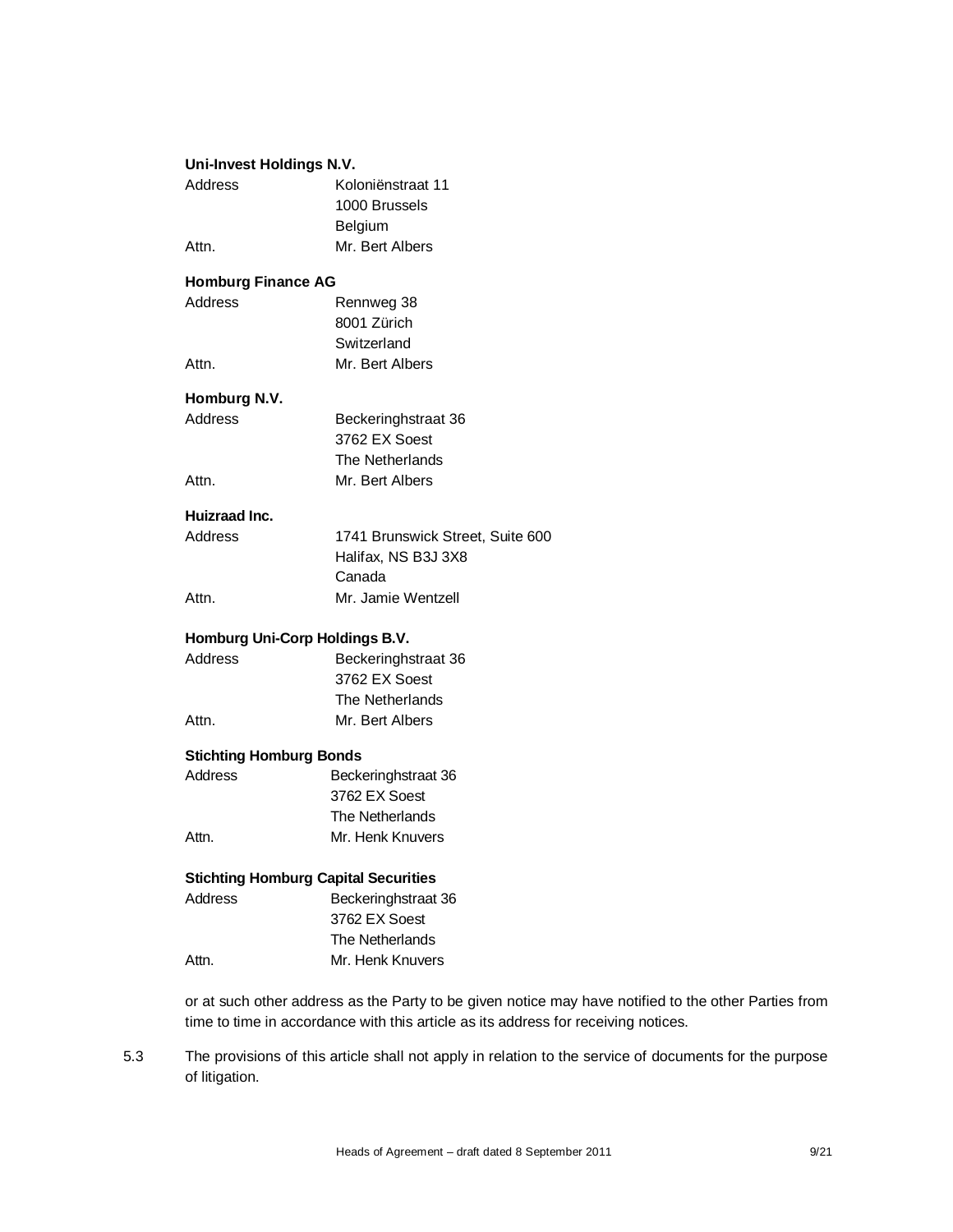#### **6 BEST ENDEAVOURS**

6.1 Each of the Parties shall use its best endeavours to complete the Restructuring as envisaged herein (to the extent that such is within its control) within 3 months from obtaining consent from the AFM as set out in article 4 above.

#### **7 MISCELLANEOUS**

- 7.1 Amendments to this Agreement must be made in writing and be signed by the Parties to this Agreement in order to be effective.
- 7.2 No Party may assign this Agreement (*contractsoverneming*) or assign or encumber any of its rights there under without the prior written consent of the other Parties.
- 7.3 The Parties shall, and shall use their best endeavours to procure that any other necessary party shall, execute all such documents and perform all such acts and things as may reasonably be required on or subsequent to completion of this Agreement for securing each of the obligations of the respective Parties under this Agreement.
- 7.4 This Agreement may be entered into in any number of counterparts and by the Parties to it on separate counterparts, each of which when so executed and delivered shall be an original but all the counterparts shall together constitute one and the same instrument.
- 7.5 If at anytime any term or provision in this Agreement shall be held to be illegal, invalid or unenforceable, in whole or in part under any rule of law or enactment, such term or provision or part shall to that extent be deemed not to form part of this Agreement, but the enforceability of the remainder of this Agreement shall not be affected.
- 7.6 Each Party waives its right to rescind (*ontbinden*) this Agreement on the basis of article 6:265 DCC. Furthermore, a Party in error shall bear the risk of that error (*dwaling*) in making this Agreement.
- 7.7 This Agreement shall not create a partnership between any of the Parties.
- 7.8 The allocation of costs, charges and expenses in relation to the negotiation, preparation, administration, execution, perfection, preservation, protection, registration or enforcement of this Agreement have been agreed separately by the Parties.

#### **8 GOVERNING LAW**

The laws of the Netherlands shall govern all issues and questions concerning the construction, validity, interpretation and enforceability of this Agreement and the Schedules hereto.

#### **9 SUBMISSION TO JURISDICTION**

The Parties submit to the exclusive jurisdiction of the Amsterdam District Court (*Arrondissementsrechtbank in Amsterdam*).

### [SIGNATURE PAGE TO FOLLOW]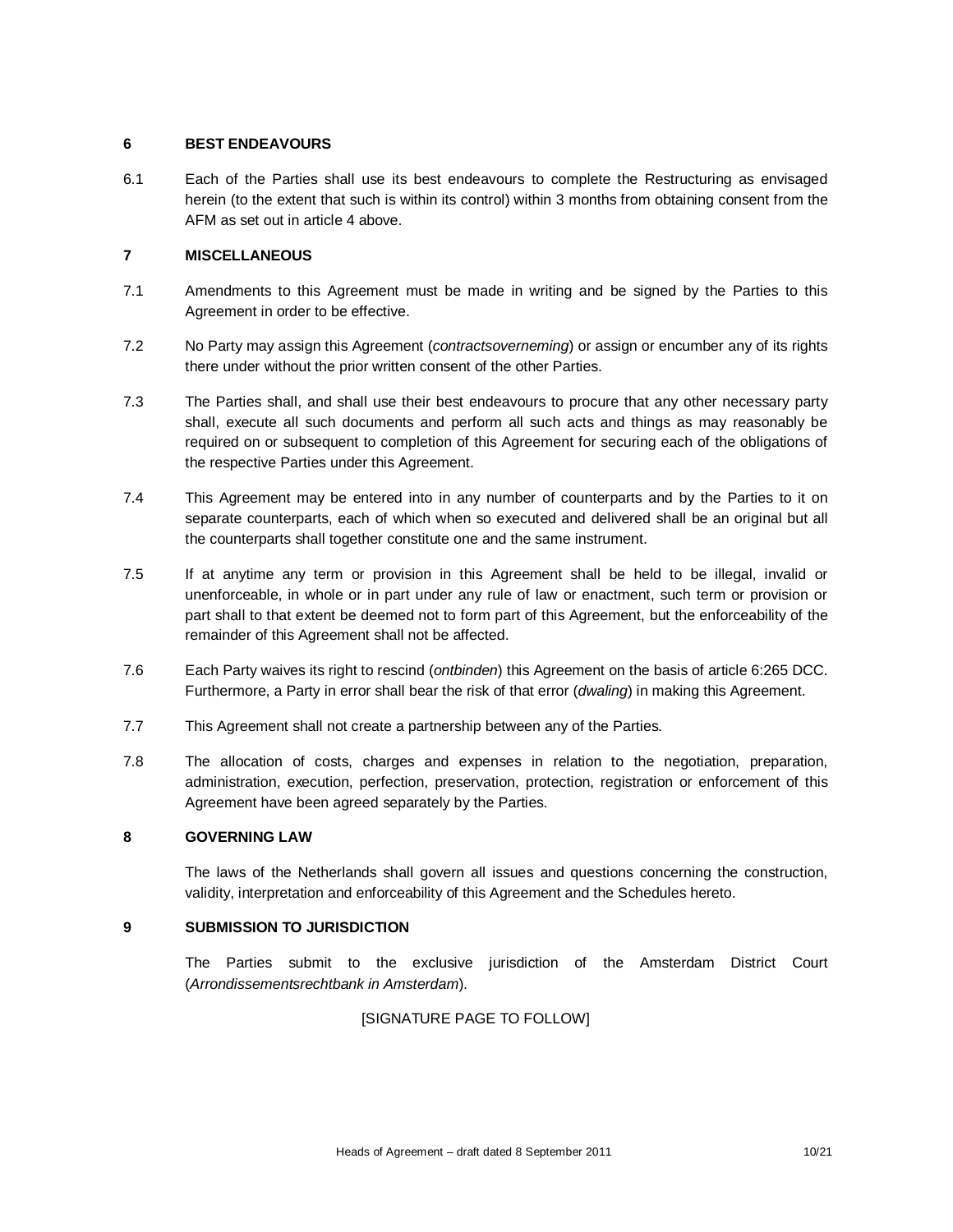This Agreement has been signed in counterparts, each of equal tenor and validity, on 8 September 2011

 $\frac{1}{2}$  ,  $\frac{1}{2}$  ,  $\frac{1}{2}$  ,  $\frac{1}{2}$  ,  $\frac{1}{2}$  ,  $\frac{1}{2}$  ,  $\frac{1}{2}$  ,  $\frac{1}{2}$  ,  $\frac{1}{2}$  ,  $\frac{1}{2}$  ,  $\frac{1}{2}$  ,  $\frac{1}{2}$  ,  $\frac{1}{2}$  ,  $\frac{1}{2}$  ,  $\frac{1}{2}$  ,  $\frac{1}{2}$  ,  $\frac{1}{2}$  ,  $\frac{1}{2}$  ,  $\frac{1$ 

**Homburg Canada Inc.**

By: Jamie Wentzell Title: Director

\_\_\_\_\_\_\_\_\_\_\_\_\_\_\_\_\_\_\_\_\_\_\_

#### **Homburg L.P. Management Inc.**

By: Jamie Wentzell Title: Director

\_\_\_\_\_\_\_\_\_\_\_\_\_\_\_\_\_\_\_\_\_\_\_

**Uni-Invest Holdings N.V.**

Title: Director Title: Director

By: Bert Albers **By:** Richard Homburg

**Homburg Finance AG**

\_\_\_\_\_\_\_\_\_\_\_\_\_\_\_\_\_\_\_\_\_\_\_

\_\_\_\_\_\_\_\_\_\_\_\_\_\_\_\_\_\_\_\_\_\_\_

By: Bert Albers Title: Director

**Homburg N.V.**

By: Bert Albers

Title: Director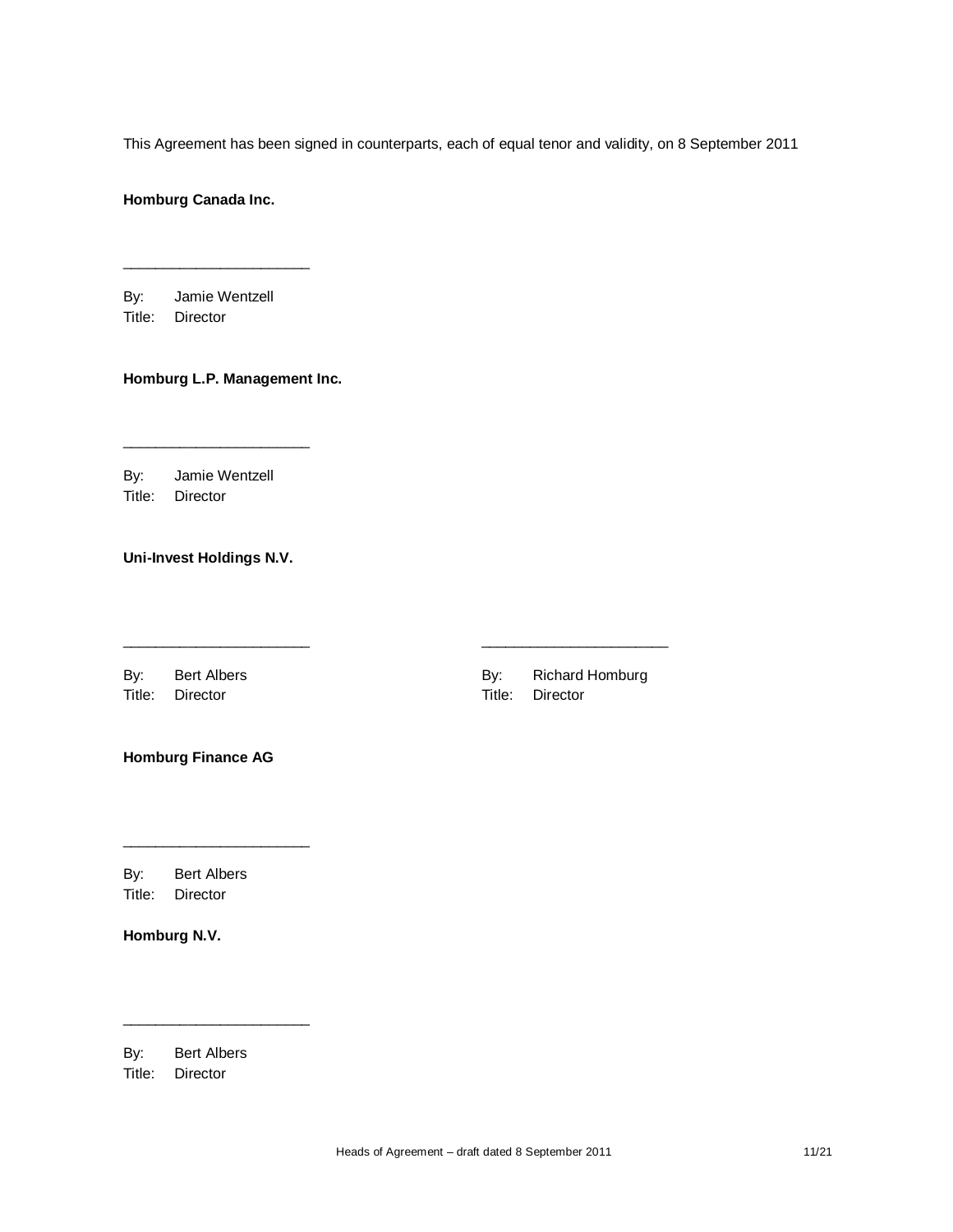**Huizraad Inc.**

By: Rudolf Dick Bakhuizen By: Jamie Wentzell Title: Director Title: Assistant Secretary

 $\frac{1}{2}$  ,  $\frac{1}{2}$  ,  $\frac{1}{2}$  ,  $\frac{1}{2}$  ,  $\frac{1}{2}$  ,  $\frac{1}{2}$  ,  $\frac{1}{2}$  ,  $\frac{1}{2}$  ,  $\frac{1}{2}$  ,  $\frac{1}{2}$  ,  $\frac{1}{2}$  ,  $\frac{1}{2}$  ,  $\frac{1}{2}$  ,  $\frac{1}{2}$  ,  $\frac{1}{2}$  ,  $\frac{1}{2}$  ,  $\frac{1}{2}$  ,  $\frac{1}{2}$  ,  $\frac{1$ 

**Homburg Uni-Corp Holdings B.V.**

By: Bert Albers Title: Director

**Stichting Homburg Bonds**

\_\_\_\_\_\_\_\_\_\_\_\_\_\_\_\_\_\_\_\_\_\_\_

By: Henk Knuvers

\_\_\_\_\_\_\_\_\_\_\_\_\_\_\_\_\_\_\_\_\_\_\_

Title: Director

**Stichting Homburg Capital Securities**

By: Henk Knuvers Title: Director

\_\_\_\_\_\_\_\_\_\_\_\_\_\_\_\_\_\_\_\_\_\_\_

**Mr. Richard Homburg**

\_\_\_\_\_\_\_\_\_\_\_\_\_\_\_\_\_\_\_\_\_\_\_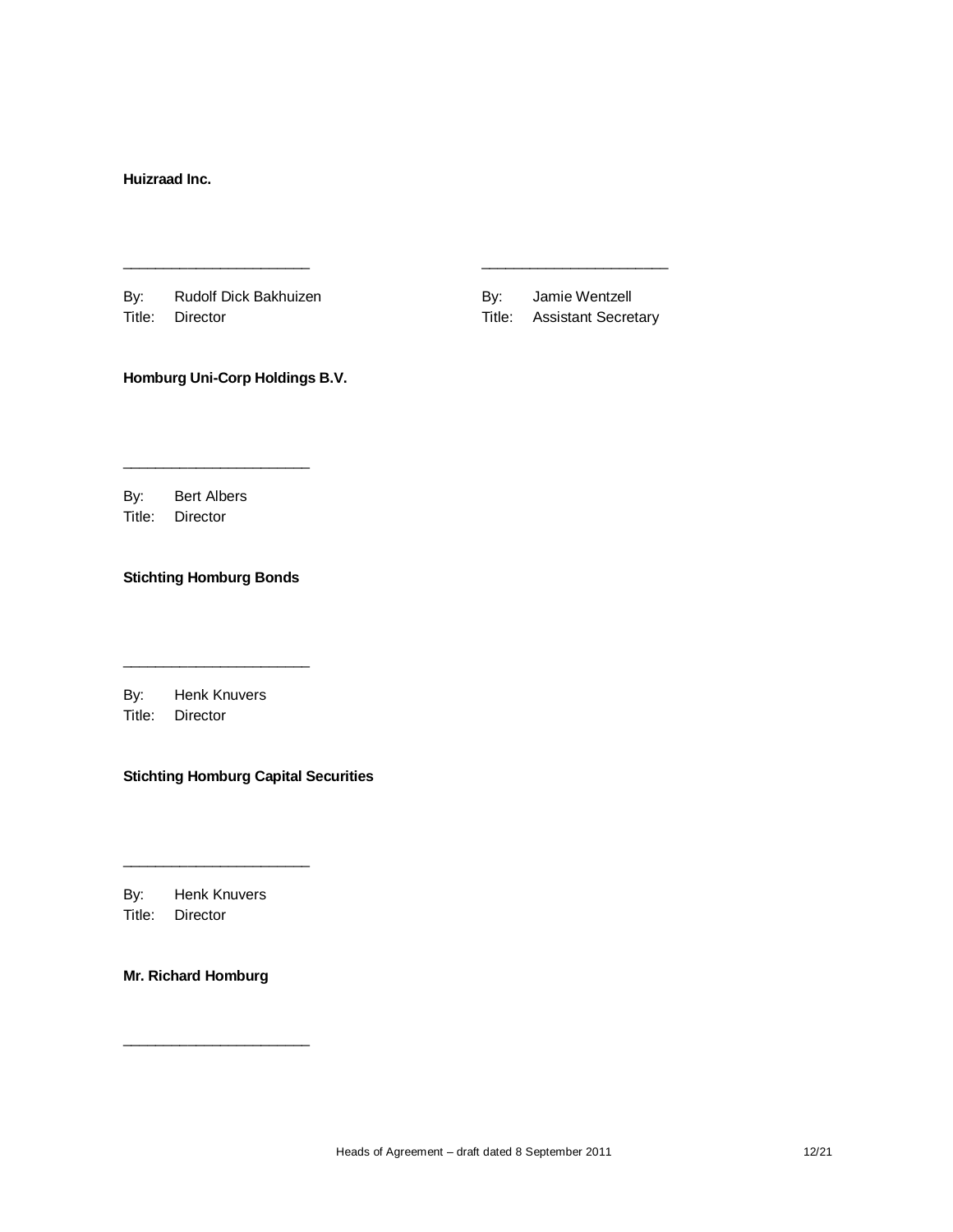**The draft deed of incorporation of Stichting 1**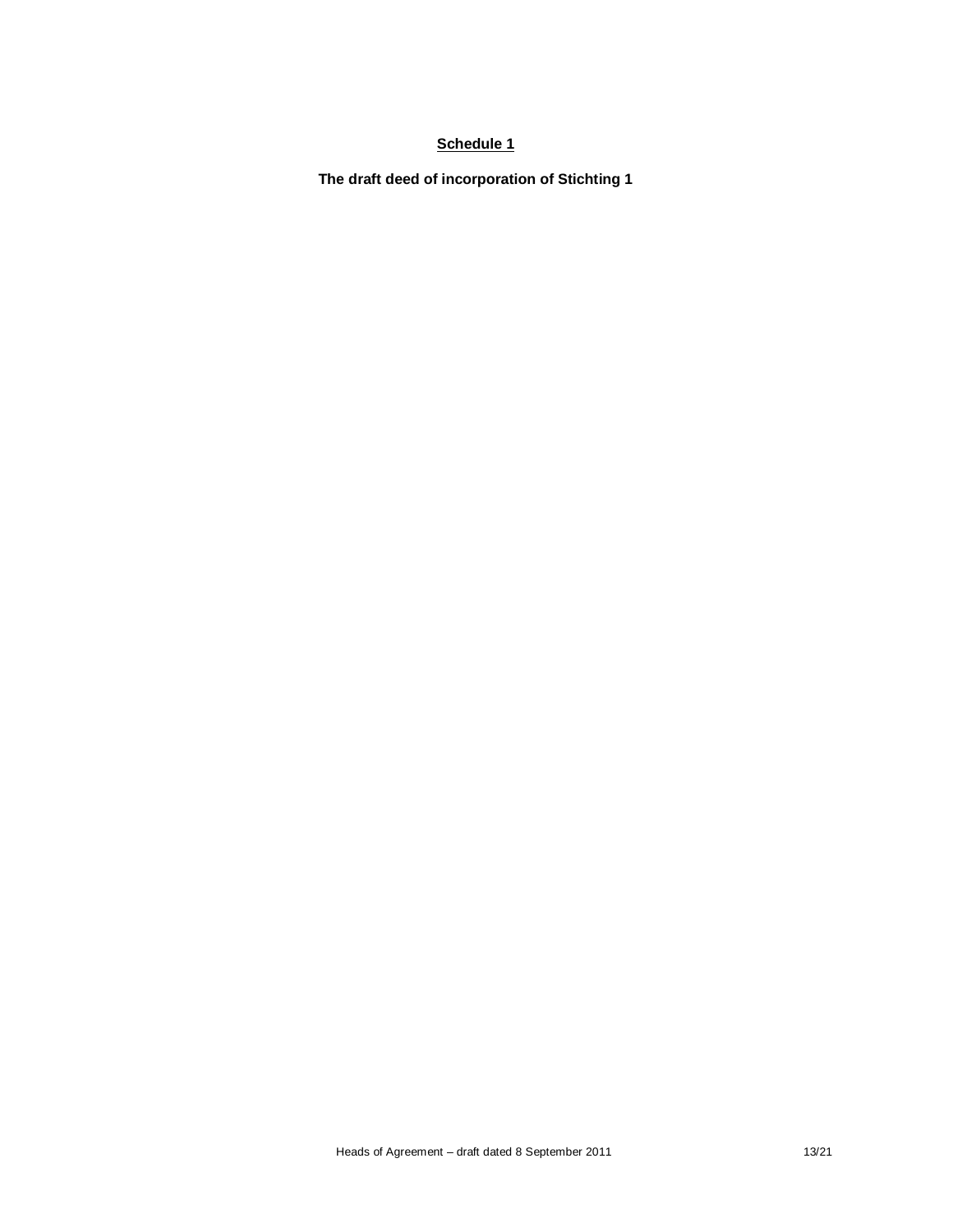# **Non-HII limited partnerships**

| 1.  | HOMCO REALTY FUND (10) LIMITED PARTNERSHIP       |
|-----|--------------------------------------------------|
| 2.  | HOMCO REALTY FUND (27) LIMITED PARTNERSHIP       |
| 3.  | HOMCO REALTY FUND (48) LIMITED PARTNERSHIP       |
| 4.  | HOMCO REALTY FUND (50) LIMITED PARTNERSHIP       |
| 5.  | HOMCO REALTY FUND (51) LIMITED PARTNERSHIP       |
| 6.  | HOMCO REALTY FUND (54) LIMITED PARTNERSHIP       |
| 7.  | HOMCO REALTY FUND (58) LIMITED PARTNERSHIP       |
| 8.  | HOMCO REALTY FUND (60) LIMITED PARTNERSHIP       |
| 9.  | HOMCO REALTY FUND (66) LIMITED PARTNERSHIP       |
| 10. | HOMCO REALTY FUND (90) LIMITED PARTNERSHIP       |
| 11. | HOMCO REALTY FUND (133) LIMITED PARTNERSHIP      |
| 12. | HOMCO REALTY FUND (134) LIMITED PARTNERSHIP      |
| 13. | HOMCO REALTY FUND (135) LIMITED PARTNERSHIP      |
| 14. | HOMCO REALTY FUND (136) LIMITED PARTNERSHIP      |
| 15. | HOMCO REALTY FUND (137) LIMITED PARTNERSHIP      |
| 16. | HOMCO REALTY FUND (138) LIMITED PARTNERSHIP      |
| 17. | HOMCO REALTY FUND (139) LIMITED PARTNERSHIP      |
| 18. | HOMBURG SNS PROPERTY FINANCE LIMITED PARTNERSHIP |
| 19. | HOMCO REALTY FUND (146) LIMITED PARTNERSHIP      |
| 20. | HOMCO REALTY FUND (149) LIMITED PARTNERSHIP      |
| 21. | HOMCO REALTY FUND (155) LIMITED PARTNERSHIP      |
| 22. | HOMCO REALTY FUND (156) LIMITED PARTNERSHIP      |
| 23. | HOMCO REALTY FUND (157) LIMITED PARTNERSHIP      |
| 24. | HOMCO REALTY FUND (158) LIMITED PARTNERSHIP      |
| 25. | HOMCO REALTY FUND (159) LIMITED PARTNERSHIP      |
| 26. | HOMCO REALTY FUND (160) LIMITED PARTNERSHIP      |
| 27. | HOMCO REALTY FUND (161) LIMITED PARTNERSHIP      |
| 28. | HOMCO REALTY FUND (162) LIMITED PARTNERSHIP      |
| 29. | HOMCO REALTY FUND (163) LIMITED PARTNERSHIP      |
| 30. | HOMCO REALTY FUND (164) LIMITED PARTNERSHIP      |

(Ust of Homcos where Homburg L P Management is General Partner - Schedule 2)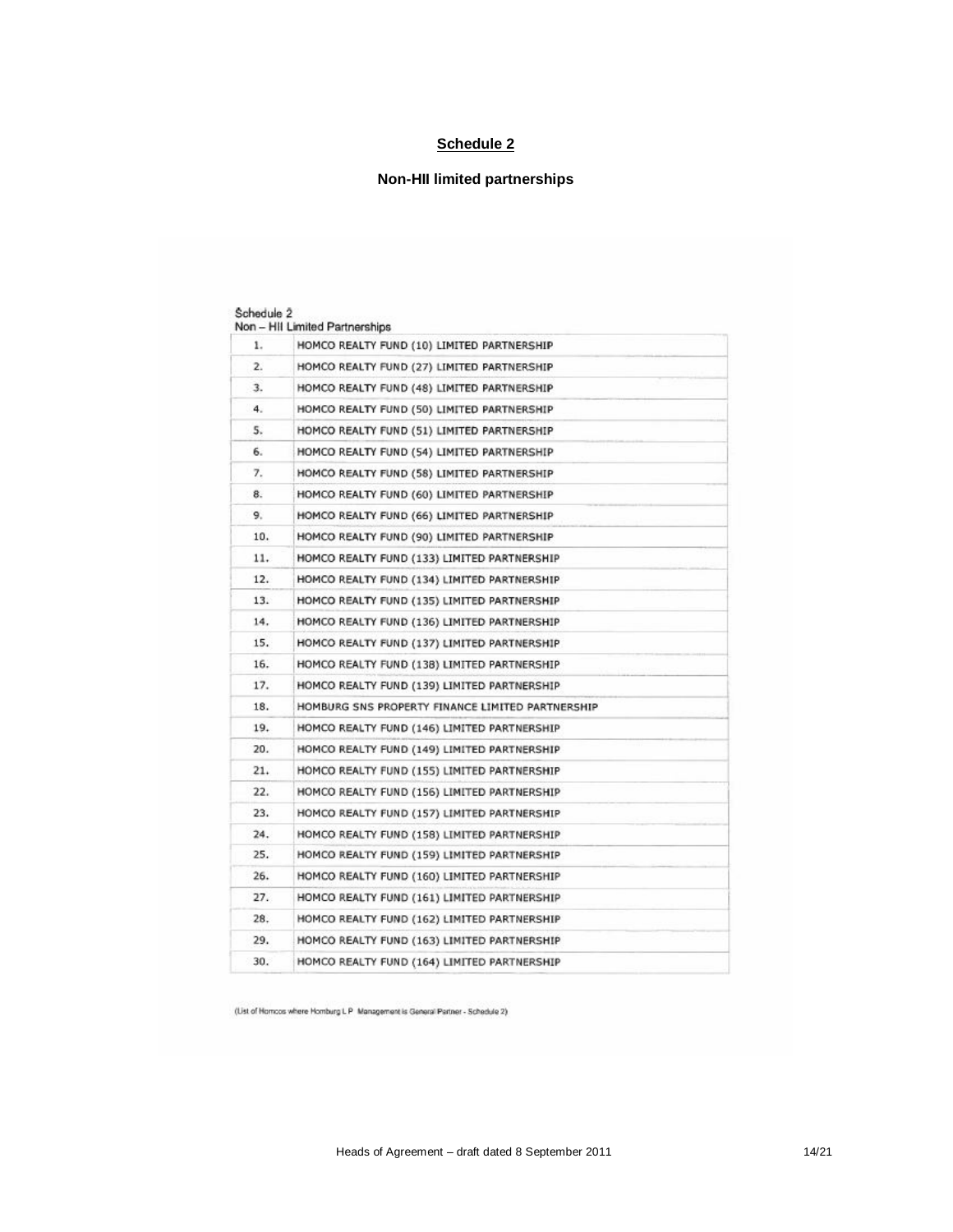| 31. | HOMCO REALTY FUND (165) LIMITED PARTNERSHIP |  |
|-----|---------------------------------------------|--|
| 32. | HOMCO REALTY FUND (166) LIMITED PARTNERSHIP |  |
| 33. | HOMCO REALTY FUND (167) LIMITED PARTNERSHIP |  |
| 34. | HOMCO REALTY FUND (168) LIMITED PARTNERSHIP |  |
| 35. | HOMCO REALTY FUND (169) LIMITED PARTNERSHIP |  |
| 36. | HOMCO REALTY FUND (170) LIMITED PARTNERSHIP |  |
| 37. | HOMCO REALTY FUND (171) LIMITED PARTNERSHIP |  |
| 38. | HOMCO REALTY FUND (172) LIMITED PARTNERSHIP |  |
| 39. | HOMCO REALTY FUND (173) LIMITED PARTNERSHIP |  |
| 40. | HOMCO REALTY FUND (174) LIMITED PARTNERSHIP |  |
| 41. | HOMCO REALTY FUND (175) LIMITED PARTNERSHIP |  |
| 42. | HOMCO REALTY FUND (176) LIMITED PARTNERSHIP |  |
| 43. | HOMCO REALTY FUND (177) LIMITED PARTNERSHIP |  |
| 44. | HOMCO REALTY FUND (178) LIMITED PARTNERSHIP |  |
| 45. | HOMCO REALTY FUND (179) LIMITED PARTNERSHIP |  |
| 46. | HOMCO REALTY FUND (180) LIMITED PARTNERSHIP |  |
| 47. | HOMCO REALTY FUND (181) LIMITED PARTNERSHIP |  |
| 48. | HOMCO REALTY FUND (200) LIMITED PARTNERSHIP |  |
| 49. | HOMBURG STONERIDGE LIMITED PARTNERSHIP      |  |

### **HII Limited Partnerships**

| 1.  | HOMCO REALTY FUND (6) LIMITED PARTNERSHIP  |  |
|-----|--------------------------------------------|--|
| 2.  | HOMCO REALTY FUND (14) LIMITED PARTNERSHIP |  |
| 3.  | HOMCO REALTY FUND (13) LIMITED PARTNERSHIP |  |
| 4.  | HOMCO REALTY FUND (12) LIMITED PARTNERSHIP |  |
| 5.  | HOMCO REALTY FUND (11) LIMITED PARTNERSHIP |  |
| 6.  | HOMCO REALTY FUND (18) LIMITED PARTNERSHIP |  |
| 7.  | HOMCO REALTY FUND (25) LIMITED PARTNERSHIP |  |
| 8.  | HOMCO REALTY FUND (26) LIMITED PARTNERSHIP |  |
| 9.  | HOMCO REALTY FUND (29) LIMITED PARTNERSHIP |  |
| 10. | HOMCO REALTY FUND (21) LIMITED PARTNERSHIP |  |
|     |                                            |  |

(List of Homcos where Homburg L P Management is General Partner - Schedule 2)

 $-2-$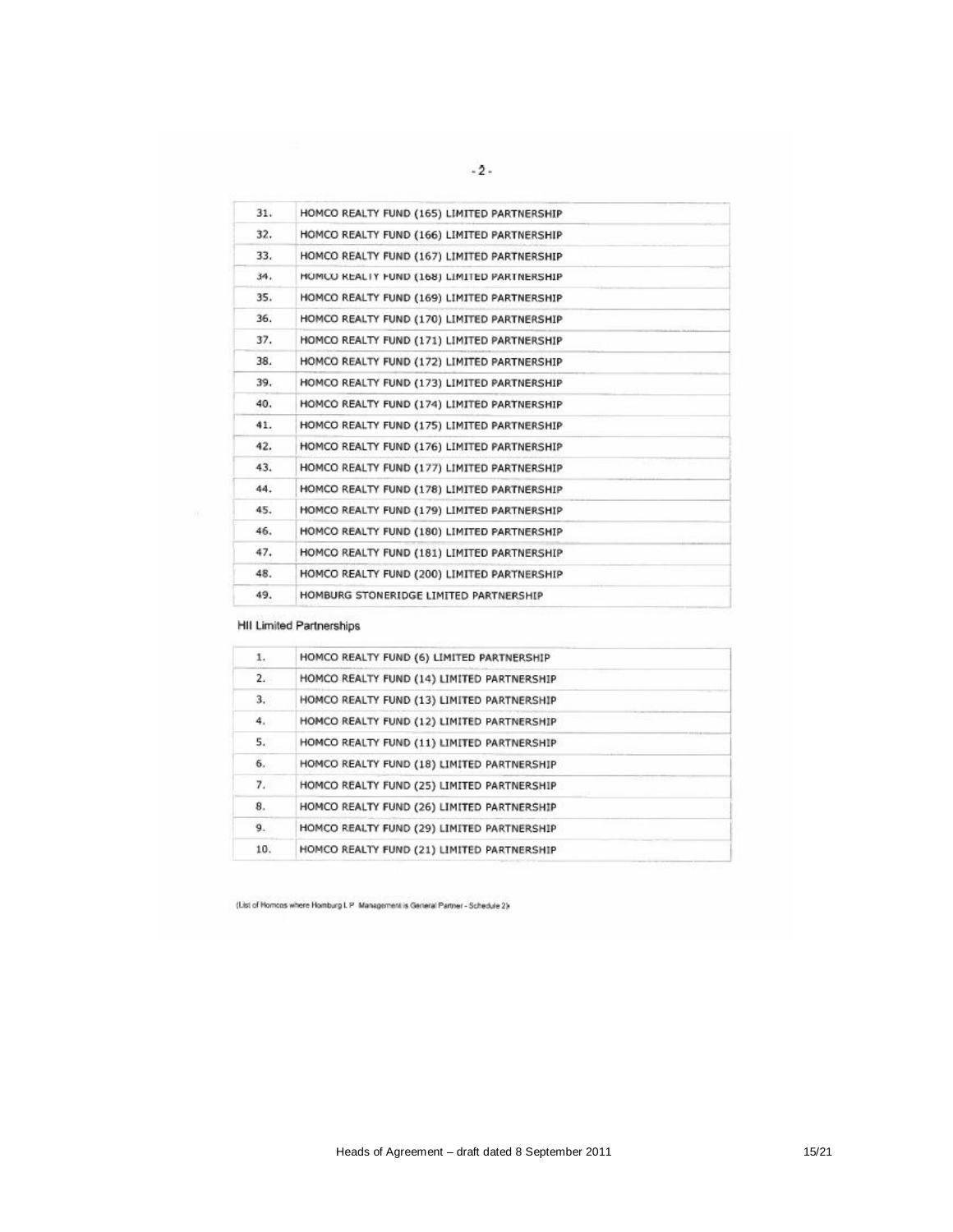| 11. | HOMCO REALTY FUND (36) LIMITED PARTNERSHIP           |  |
|-----|------------------------------------------------------|--|
| 12. | HOMCO REALTY FUND (41) LIMITED PARTNERSHIP           |  |
| 13. | HOMCO REALTY FUND (42) LIMITED PARTNERSHIP           |  |
| 14. | HOMCO REALTY FUND (43) LIMITED PARTNERSHIP           |  |
| 15. | HOMCO REALTY FUND (46) LIMITED PARTNERSHIP           |  |
| 16. | HOMCO REALTY FUND (49) LIMITED PARTNERSHIP           |  |
| 17. | HOMCO REALTY FUND (52) LIMITED PARTNERSHIP           |  |
| 18. | HOMCO REALTY FUND (53) LIMITED PARTNERSHIP           |  |
| 19. | HOMCO REALTY FUND (56) LIMITED PARTNERSHIP           |  |
| 20. | HOMCO REALTY FUND (61) LIMITED PARTNERSHIP           |  |
| 21. | HOMCO REALTY FUND (62) LIMITED PARTNERSHIP           |  |
| 22. | HOMCO REALTY FUND (63) LIMITED PARTNERSHIP           |  |
| 23. | HOMCO REALTY FUND (64) LIMITED PARTNERSHIP           |  |
| 24. | HOMBURG CAPITAL (CDN) INVESTMENT LIMITED PARTNERSHIP |  |
| 25. | HOMCO REALTY FUND (67) LIMITED PARTNERSHIP           |  |
| 26. | HOMCO REALTY FUND (68) LIMITED PARTNERSHIP           |  |
| 27. | HOMCO REALTY FUND (69) LIMITED PARTNERSHIP           |  |
| 28. | HOMCO REALTY FUND (70) LIMITED PARTNERSHIP           |  |
| 29. | HOMCO REALTY FUND (76) LIMITED PARTNERSHIP           |  |
| 30. | HOMCO REALTY FUND (75) LIMITED PARTNERSHIP           |  |
| 31. | HOMCO REALTY FUND (74) LIMITED PARTNERSHIP           |  |
| 32. | HOMCO REALTY FUND (73) LIMITED PARTNERSHIP           |  |
| 33. | HOMCO REALTY FUND (72) LIMITED PARTNERSHIP           |  |
| 34. | HOMCO REALTY FUND (71) LIMITED PARTNERSHIP           |  |
| 35. | HOMCO REALTY FUND (83) LIMITED PARTNERSHIP           |  |
| 36. | HOMCO REALTY FUND (84) LIMITED PARTNERSHIP           |  |
| 37. | HOMCO REALTY FUND (85) LIMITED PARTNERSHIP           |  |
| 38. | HOMCO REALTY FUND (86) LIMITED PARTNERSHIP           |  |
| 39. | HOMCO REALTY FUND (87) LIMITED PARTNERSHIP           |  |
| 40. | HOMCO REALTY FUND (88) LIMITED PARTNERSHIP           |  |
| 41. | HOMCO REALTY FUND (89) LIMITED PARTNERSHIP           |  |

(List of Hontos where Homburg L.P. Management is General Partner - Schedule 2)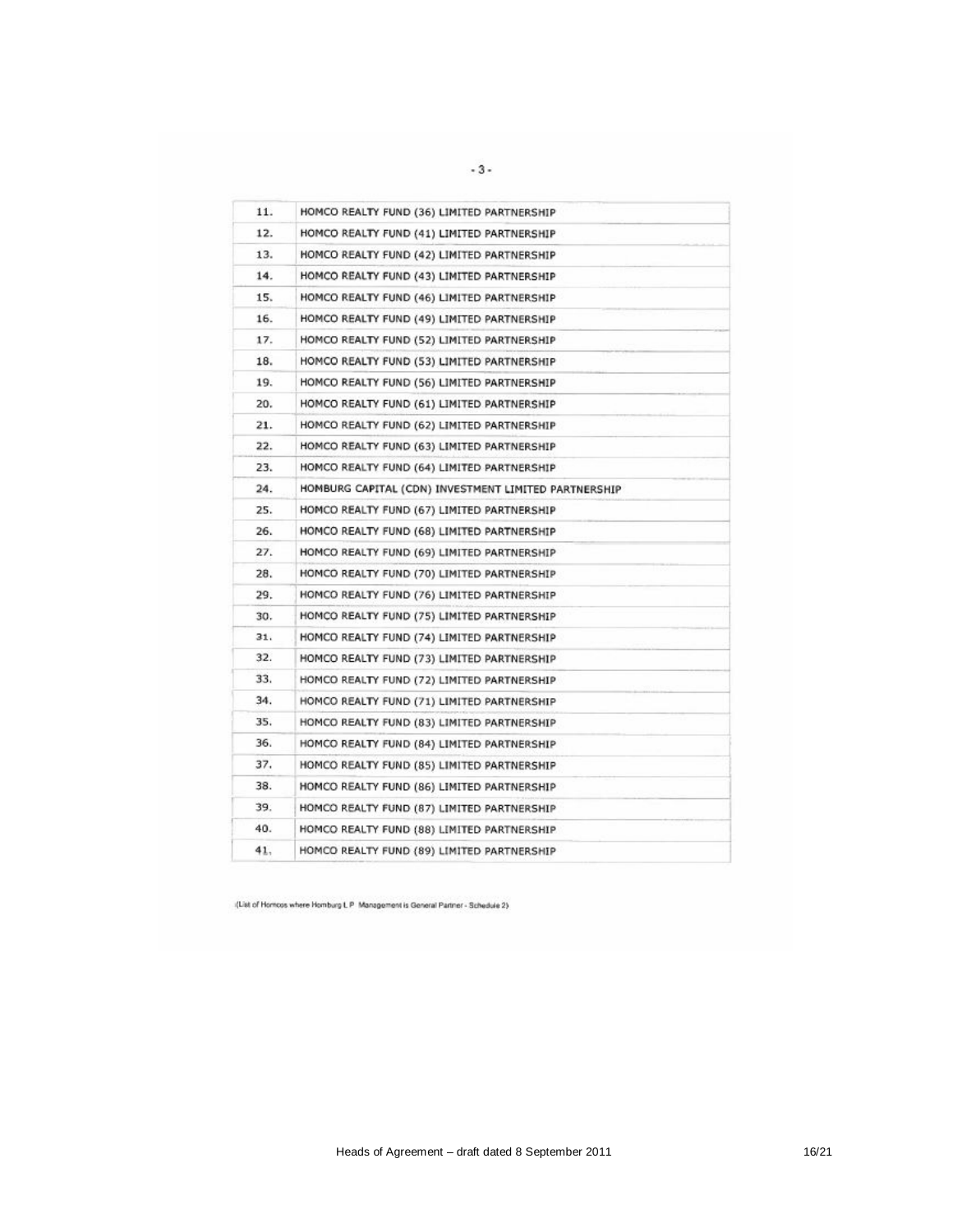| 42. | HOMCO REALTY FUND (92) LIMITED PARTNERSHIP  |
|-----|---------------------------------------------|
| 43. | HOMCO REALTY FUND (93) LIMITED PARTNERSHIP  |
| 44. | HOMCO REALTY FUND (94) LIMITED PARTNERSHIP  |
| 45. | HOMCO REALTY FUND (95) LIMITED PARTNERSHIP  |
| 46. | HOMCO REALTY FUND (96) LIMITED PARTNERSHIP  |
| 47. | HOMCO REALTY FUND (97) LIMITED PARTNERSHIP  |
| 48. | HOMCO REALTY FUND (98) LIMITED PARTNERSHIP  |
| 49. | HOMCO REALTY FUND (99) LIMITED PARTNERSHIP  |
| 50. | HOMCO REALTY FUND (100) LIMITED PARTNERSHIP |
| 51. | HOMCO REALTY FUND (102) LIMITED PARTNERSHIP |
| 52. | HOMCO REALTY FUND (101) LIMITED PARTNERSHIP |
| 53. | HOMCO REALTY FUND (104) LIMITED PARTNERSHIP |
| 54. | HOMCO REALTY FUND (105) LIMITED PARTNERSHIP |
| 55. | HOMCO REALTY FUND (108) LIMITED PARTNERSHIP |
| 56. | HOMCO REALTY FUND (109) LIMITED PARTNERSHIP |
| 57. | HOMCO REALTY FUND (110) LIMITED PARTNERSHIP |
| 58. | HOMCO REALTY FUND (111) LIMITED PARTNERSHIP |
| 59. | HOMCO REALTY FUND (112) LIMITED PARTNERSHIP |
| 60. | HOMCO REALTY FUND (113) LIMITED PARTNERSHIP |
| 61. | HOMCO REALTY FUND (114) LIMITED PARTNERSHIP |
| 62. | HOMCO REALTY FUND (115) LIMITED PARTNERSHIP |
| 63. | HOMCO REALTY FUND (116) LIMITED PARTNERSHIP |
| 64. | HOMCO REALTY FUND (117) LIMITED PARTNERSHIP |
| 65. | HOMCO REALTY FUND (118) LIMITED PARTNERSHIP |
| 66. | HOMCO REALTY FUND (119) LIMITED PARTNERSHIP |
| 67. | HOMCO REALTY FUND (120) LIMITED PARTNERSHIP |
| 68. | HOMCO REALTY FUND (121) LIMITED PARTNERSHIP |
| 69. | HOMCO REALTY FUND (122) LIMITED PARTNERSHIP |
| 70. | HOMCO REALTY FUND (123) LIMITED PARTNERSHIP |
| 71. | HOMCO REALTY FUND (125) LIMITED PARTNERSHIP |
| 72. | HOMCO REALTY FUND (128) LIMITED PARTNERSHIP |

(List of Homous where Homburg L P. Managements General Parent - Schedule 2):

 $-4-$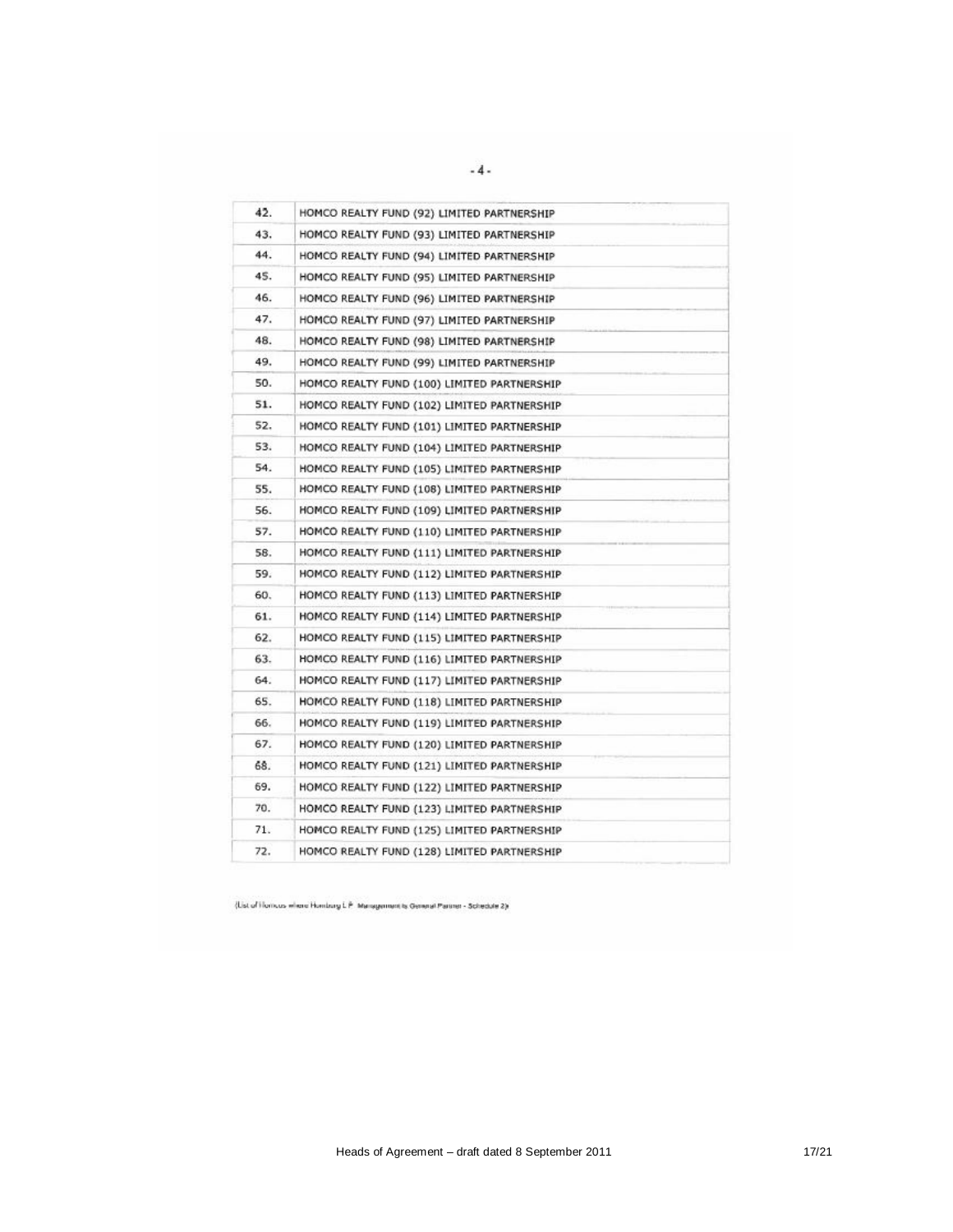| 73.   | HOMCO REALTY FUND (129) LIMITED PARTNERSHIP |  |
|-------|---------------------------------------------|--|
| 74.   | HOMCO REALTY FUND (131) LIMITED PARTNERSHIP |  |
| 75.   | HOMCO REALTY FUND (132) LIMITED PARTNERSHIP |  |
| $76-$ | HOMCO REALTY FUND (142) LIMITED PARTNERSHIP |  |
| 77.   | HOMCO REALTY FUND (144) LIMITED PARTNERSHIP |  |

(List of Homoos where Homburg L.P Management is General Partner - Schedule 2)

Heads of Agreement – draft dated 8 September 2011 18/21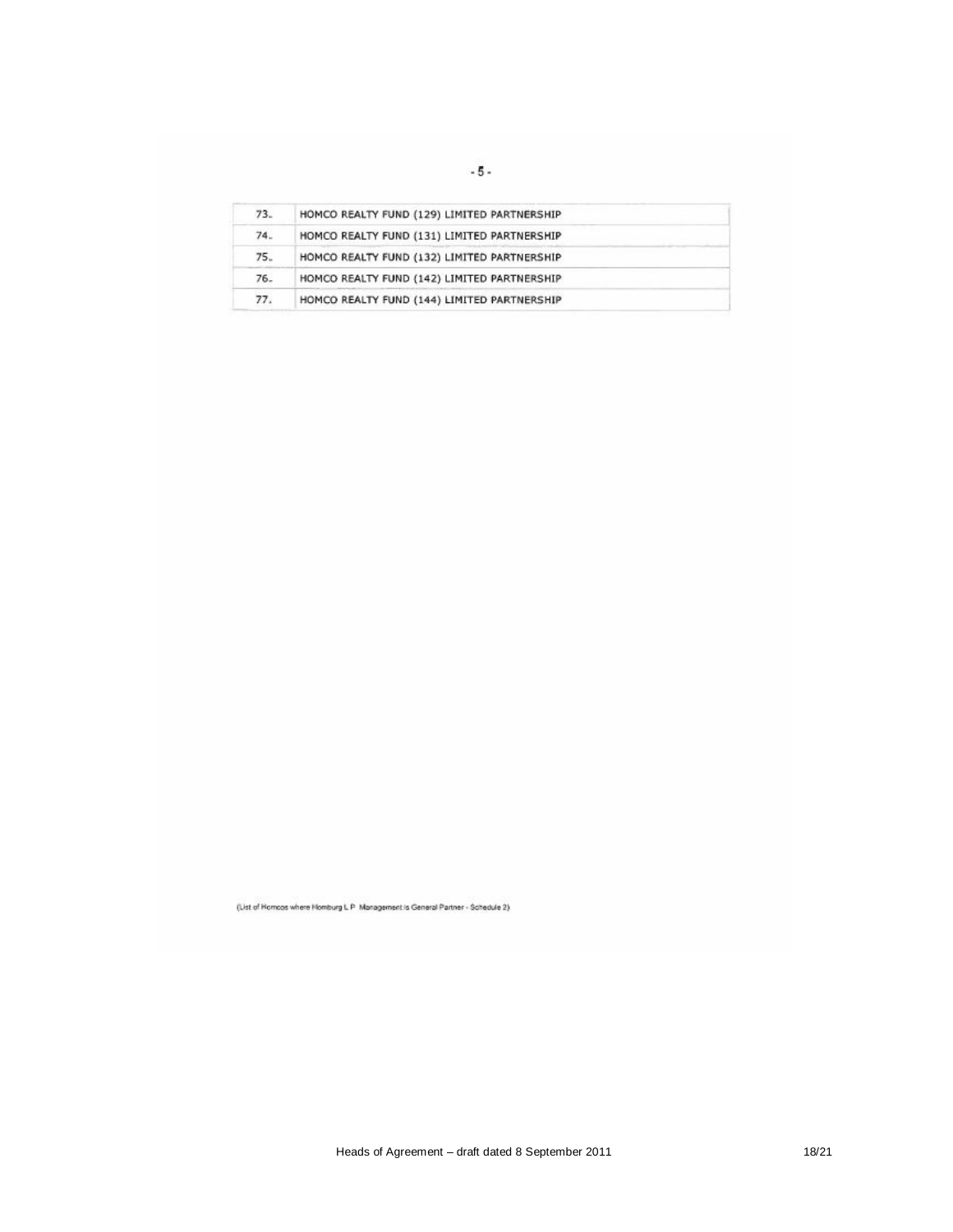**The draft deed of incorporation of Stichting 2**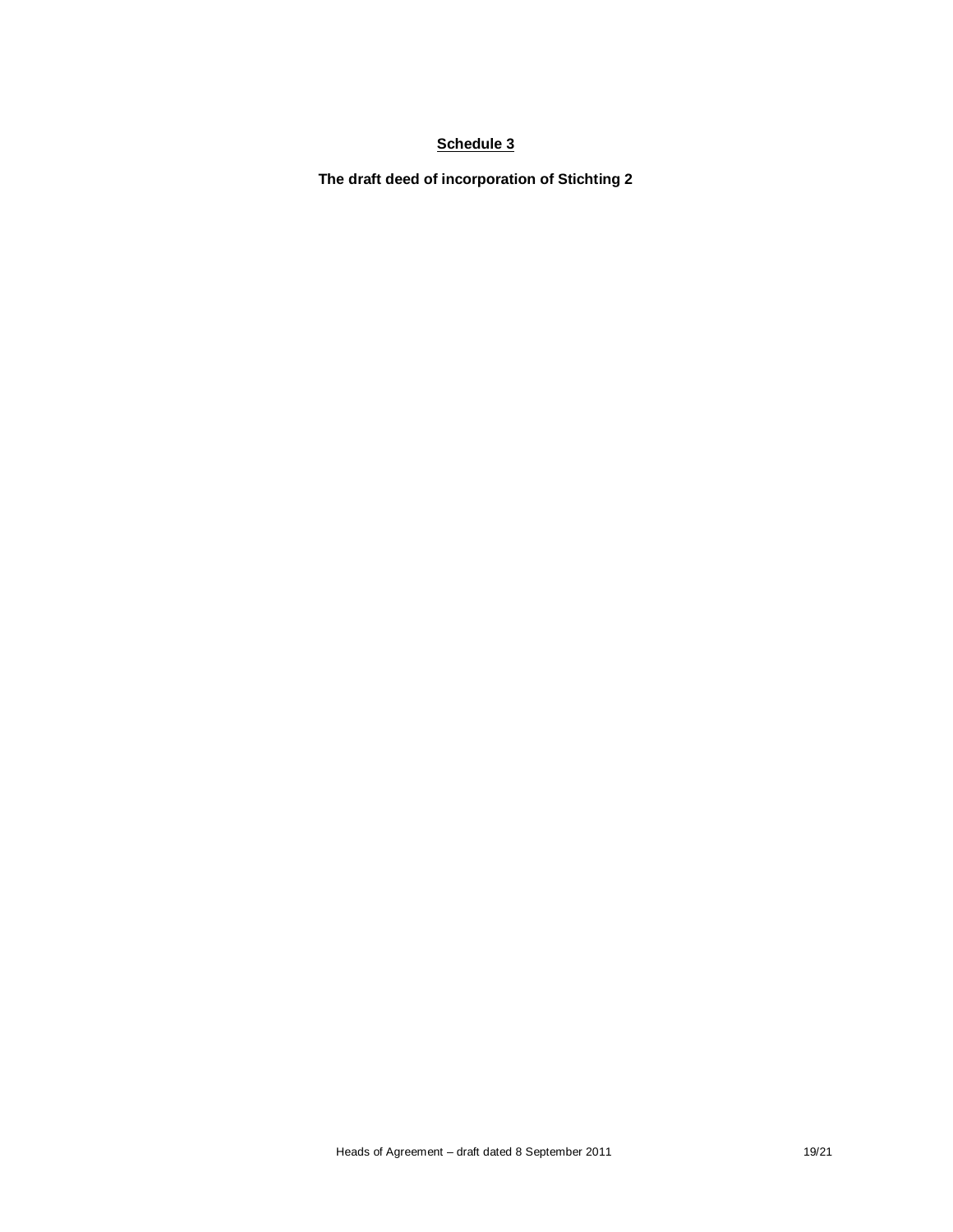**Trust Conditions of Stichting 2**